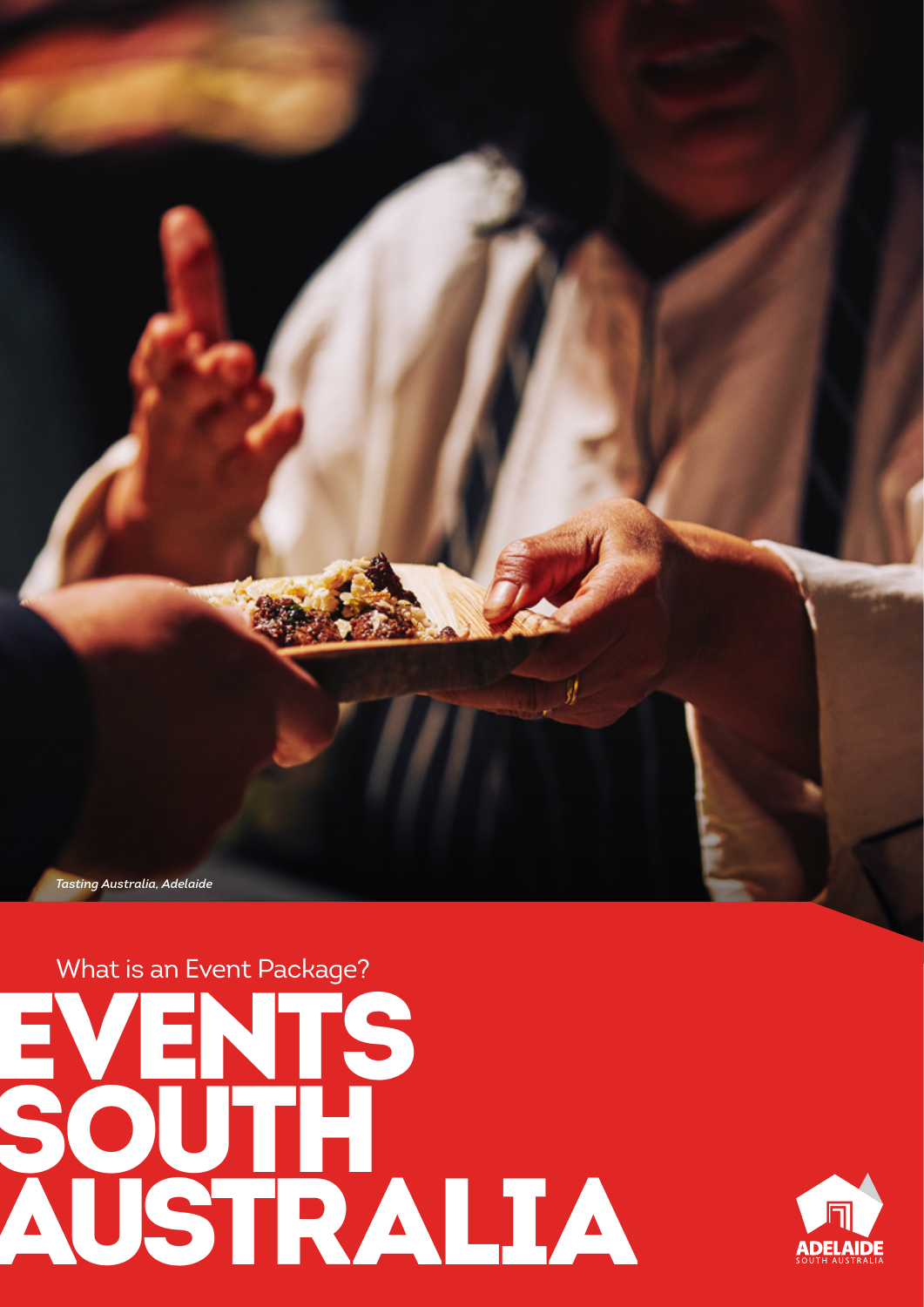

A package is a combination of travel, accommodation and/or tickets bundled together to offer an 'all-inone' experience for a visitor.

### WHY PACKAGE?

The package can be purchased in one transaction and is a "one stop shop" for the visitor, making it convenient and more enticing to a destination they may not already know.

A competitively priced package can be featured throughout the event marketing and promotional campaign to encourage attendance. Similar to an event, a package is nothing unless it is promoted.

An event package is a suggestion for how a potential customer might like to experience the event, whilst incorporating and promoting event partners. An event package should be flexible to cater for individual needs wherever possible in order to see increased uptake. It is worth noting that many event packages will act as inspiration only, with customers choosing to bundle up their preferred travel style through their own means.

Those who purchase an existing package are seeking the convenience of booking a complete experience in one transaction, as well as cost savings and/or a money-can'tbuy experience.

# WHAT TO INCLUDE?

Know who the event's target market is and what they like and dislike. Knowing the weaknesses and opportunities of the event can also help determine what products should be included within the package.

For example, if the distance of a regional location is considered a barrier to participating in the event, offering a package of event tickets plus transportation would be a solution to encourage participation. Get creative and offer incentives to encourage the purchase of additional services offered by the event and its partners.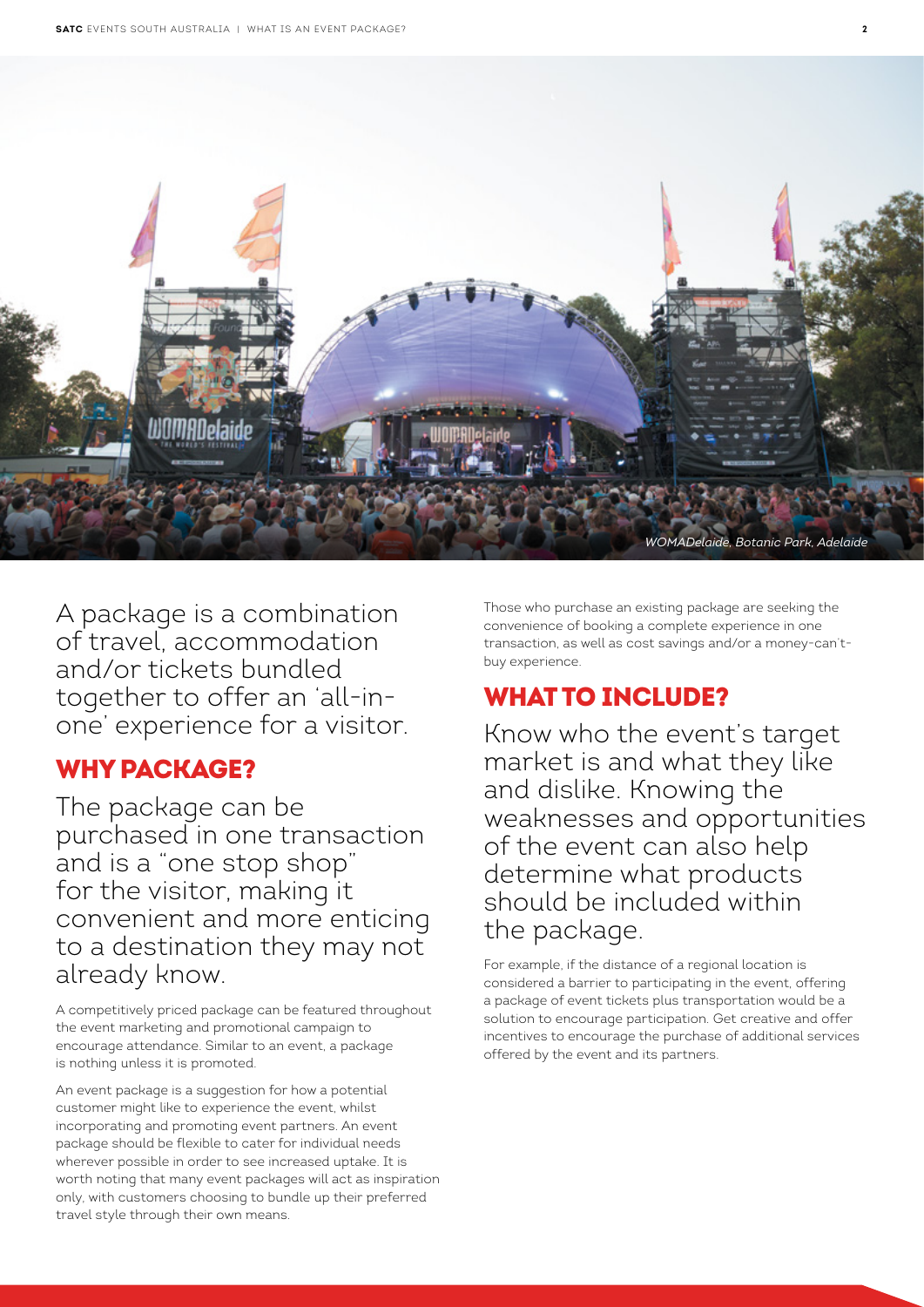### HOW TO PACKAGE?

#### It is recommended that you team up with local tourism operators.

Visitor Information Centres, accommodation partners, event sponsors, car hire companies and local tour operators can provide an allocation of services/products that can be reserved while packages are on sale. In this case, their services/ products are guaranteed future sale allowing the provider to offer a discounted rate that can then be passed on to the visitor or included within the package price.

Keep in mind who is selling this package and how they will be sold. The more detailed the package, the more complex the booking.

The nominated booking agent for the event package may be an event sponsor, venue, wholesaler, the local Visitor Information Centre, regional tourism operator or another ticketing distributor.

There is potential to allocate a certain percentage of the available event packages to multiple booking agents (for example, Adelaide Oval, Crowne Plaza Adelaide and Virgin Australia Holidays may each have 10 packages available to sell through their teams).

Be aware that the booking agent who coordinates and confirms the booking will likely take a commission fee. This allows the booking agent to make an income from the sale.

## WHERE TO FROM HERE?

Ensure your package is communicated as much as possible through all greater marketing activities. Customers won't be able to book your event package if they don't know about it!

Consider including information about what is included in your package and how customers can purchase through the following mediums:

- Event website
- Online advertising
- Press
- Flyers/brochures
- Newsletters/direct mail

Work with visitor information centres, allowing them to be the call to action on all ticket and accommodation packages. Event sponsors can also assist to promote the packages through their databases.

Ensure your package is in market for at least three months prior to the event commencement date in order to allow for maximum exposure and enough lead-in time for customers to purchase.

| Package item                                                                                                                                                                  | Cost (net)      | 10% commission<br>for booking agent | <b>TOTAL COST TO</b><br><b>CUSTOMER (gross)</b> |
|-------------------------------------------------------------------------------------------------------------------------------------------------------------------------------|-----------------|-------------------------------------|-------------------------------------------------|
| <b>Event ticket</b>                                                                                                                                                           | \$100           | \$10                                |                                                 |
| Package bonus/value-add<br>Something with little cost to the organiser but perceived<br>value for the customer (i.e. event program, behind the<br>scenes tour, drink voucher) | \$0             | <b>NA</b>                           |                                                 |
| Accommodation                                                                                                                                                                 | \$100 per night | - \$10                              |                                                 |
| <b>Return transfers from Adelaide</b>                                                                                                                                         | \$100           | \$10                                |                                                 |
| Total                                                                                                                                                                         | \$300           | .S.30                               | \$330 RRP                                       |

# See an example below: